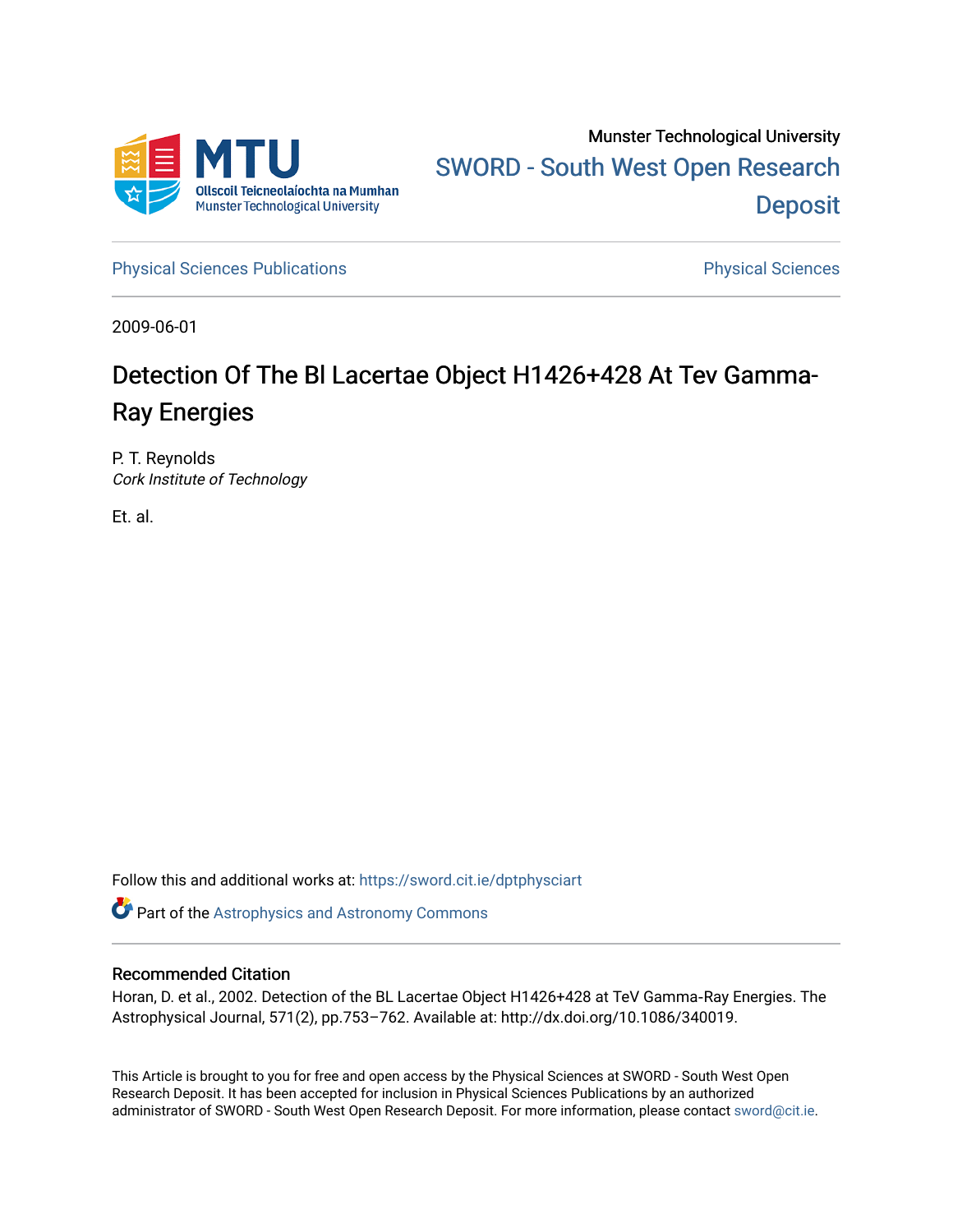## DETECTION OF THE BL LACERTAE OBJECT H1426+428 AT TeV GAMMA-RAY ENERGIES

D. HORAN,<sup>1,2</sup> H. M. BADRAN,<sup>1,3</sup> I. H. BOND,<sup>4</sup> S. M. Bradbury,<sup>4</sup> J. H. Buckley,<sup>5</sup> M. J. Carson,<sup>2</sup> D. A. Carter-Lewis,<sup>6</sup> M. Catanese,<sup>1</sup> W. Cui,<sup>7</sup> S. Dunlea,<sup>2</sup> D. Das,<sup>8</sup> I. de la Calle Perez,<sup>4</sup> M. D'Vali,<sup>4</sup> D. J. Fegan,<sup>2</sup> S. J. Fegan,<sup>1,9</sup> J. P. Finley,<sup>7</sup> J. A. Gaidos,<sup>7</sup> K. Gibbs,<sup>1</sup> G. H. Gillanders,<sup>11</sup> T. A. Hall,<sup>6,12</sup> A. M. Hillas,<sup>4</sup> J. Holder,<sup>4</sup> M. Jordan,<sup>5</sup> M. Kertzman,<sup>13</sup> D. Kieda,<sup>14</sup> J. Kildea,<sup>2</sup> J. Knapp,<sup>4</sup> K. Kosack,<sup>5</sup> F. Krennrich,<sup>6</sup> M. J. Lang,<sup>11</sup> S. LEBOHEC, <sup>6</sup> R. LESSARD,<sup>7</sup> J. Lloyd-Evans,<sup>4</sup> B. McKernan,<sup>2</sup> P. Moriarty,<sup>15</sup> D. Muller,<sup>10</sup> R. Ong,<sup>16</sup> R. Pallassini,4 D. Petry,6 J. Quinn,2 N. W. Reay,8 P. T. Reynolds,17 H. J. Rose,4 G. H. Sembroski,7 R. SIDWELL,<sup>8</sup> N. STANTON,<sup>8</sup> S. P. SWORDY,<sup>10</sup> V. V. VASSILIEV,<sup>14</sup> S. P. WAKELY,<sup>10</sup> AND T. C. WEEKES<sup>1</sup> Received 2001 November 29; accepted 2002 February 4

#### ABSTRACT

A very high energy  $\gamma$ -ray signal has been detected at the 5.5  $\sigma$  level from H1426+428, an X-ray–selected BL Lacertae object at a redshift of 0.129. The object was monitored from 1995 to 1998 with the Whipple 10 m imaging atmospheric Cerenkov telescope as part of a general blazar survey; the results of these observations, although not statistically significant, were consistently positive. X-ray observations of H1426+428 during 1999 with the BeppoSAX instrument revealed that the peak of its synchrotron spectrum occurs at greater than 100 keV, leading to the prediction of observable TeV emission from this object. H1426+428 was monitored extensively at the Whipple Observatory during the 1999, 2000, and 2001 observing seasons. The strongest TeV signals were detected in 2000 and 2001. During 2001, an integral flux of  $2.04 \pm 0.35 \times 10^{-11}$  cm<sup>-2</sup> s<sup>-1</sup> above 280 GeV was recorded from H1426+428. The detection of H1426+428 supports the idea that, as also seen in Mrk 501 and 1ES 2344+514, BL Lacertae objects with extremely high synchrotron peak frequencies produce  $\gamma$ -rays in the TeV range.

Subject headings: BL Lacertae objects: individual (1ES 1426+42.8) — gamma rays: observations

## 1. INTRODUCTION

Blazars are the main class of active galactic nuclei (AGNs) detected above 100 MeV by the EGRET experiment on the Compton Gamma Ray Observatory (CGRO) and by ground-based  $\gamma$ -ray observatories (Mukherjee et al. 1997; Weekes 2002). They comprise a subclass of AGN and are characterized by a highly variable nonthermal continuum, strong variable optical polarization, the lack of a UV

<sup>1</sup> Fred Lawrence Whipple Observatory, Harvard-Smithsonian Center for Astrophysics, P.O. Box 97, Amado, AZ 85645;

dhoran@cfa.harvard.edu.

<sup>2</sup> Experimental Physics Department, National University of Ireland, Belfield, Dublin 4, Ireland.

<sup>3</sup> Physics Department, Tanta University, Tanta, Egypt.

<sup>4</sup> Department of Physics, University of Leeds, Leeds, LS2 9JT Yorkshire, England, UK.

<sup>5</sup> Department of Physics, Washington University, St. Louis, MO 63130.

<sup>6</sup> Department of Physics and Astronomy, Iowa State University, Ames, IA 50011.

<sup>8</sup> Department of Physics, Kansas State University, Manhattan, KS 66506. <sup>7</sup> Department of Physics, Purdue University, West Lafayette, IN 47907.

<sup>9</sup> Department of Physics, University of Arizona, Tucson, AZ 85721.

<sup>10</sup> Enrico Fermi Institute, University of Chicago, Chicago, IL 60637.

<sup>11</sup> Physics Department, National University of Ireland, Galway, Ireland.

<sup>12</sup> Physics and Astronomy Department, University of Arkansas at Little Rock, Little Rock, AR 72204.

<sup>13</sup> Department of Physics and Astronomy, DePauw University, Greencastle, IN 46135.

<sup>14</sup> High Energy Astrophysics Institute, University of Utah, Salt Lake City, UT 84112.

<sup>15</sup> School of Science, Galway-Mayo Institute of Technology, Galway, Ireland.

<sup>16</sup> Department of Physics, University of California, Los Angeles, CA 90095.

<sup>17</sup> Department of Physics, Cork Institute of Technology, Cork, Ireland.

excess (or '' blue bump ''), and a core-dominated radio morphology. BL Lacertae (BL Lac) objects are a subclass of blazars that are notable for their lack of prominent emission lines. The broadband double-humped spectral energy distributions (SEDs) of BL Lac objects identified in X-ray surveys differ significantly from the SEDs of those identified in radio surveys. This led to the subclassification of BL Lac objects into high-frequency peaked BL Lac objects (HBLs) and low-frequency peaked BL Lac objects (LBLs) based on the ratio of their X-ray to radio flux densities (Padovani & Giommi 1995). The first '' hump,'' generally assumed to be the peak of the synchrotron emission (in a  $\nu F_{\nu}$  representation), is in the IR-optical for LBLs and in the EUV–soft Xray band for HBLs. BL Lac objects make up a significant fraction of the 70 blazars in the Third EGRET Catalog (Hartman et al. 1999), and most of them are classified as LBLs. It has been shown that there is not a sharp division between these two classes of objects (see, e.g., Fossati et al. 1998; Ghisellini 1999).

Recent studies with ground-based  $\gamma$ -ray telescopes have produced evidence for TeV  $\gamma$ -ray emission from seven BL Lac objects, five of which are classified as HBL and two as LBL (Weekes et al. 2002). The most prominent of these are Mrk 421, which has been detected by five ground-based imaging atmospheric Cerenkov  $\gamma$ -ray observatories, and Mrk 501, which has been detected by six such observatories. The emission from both of these objects can be explained by Compton-synchrotron models, although detailed modeling is still fraught with many uncertainties. Both objects are characterized by rapid variability on timescales from hours to months. In the TeV energy range, the energy spectrum of Mrk 501 and, more recently, that of Mrk 421 have been shown to exhibit absorption-like features (Krennrich et al. 1999, 2001; Aharonian et al. 1999). The temporal and spec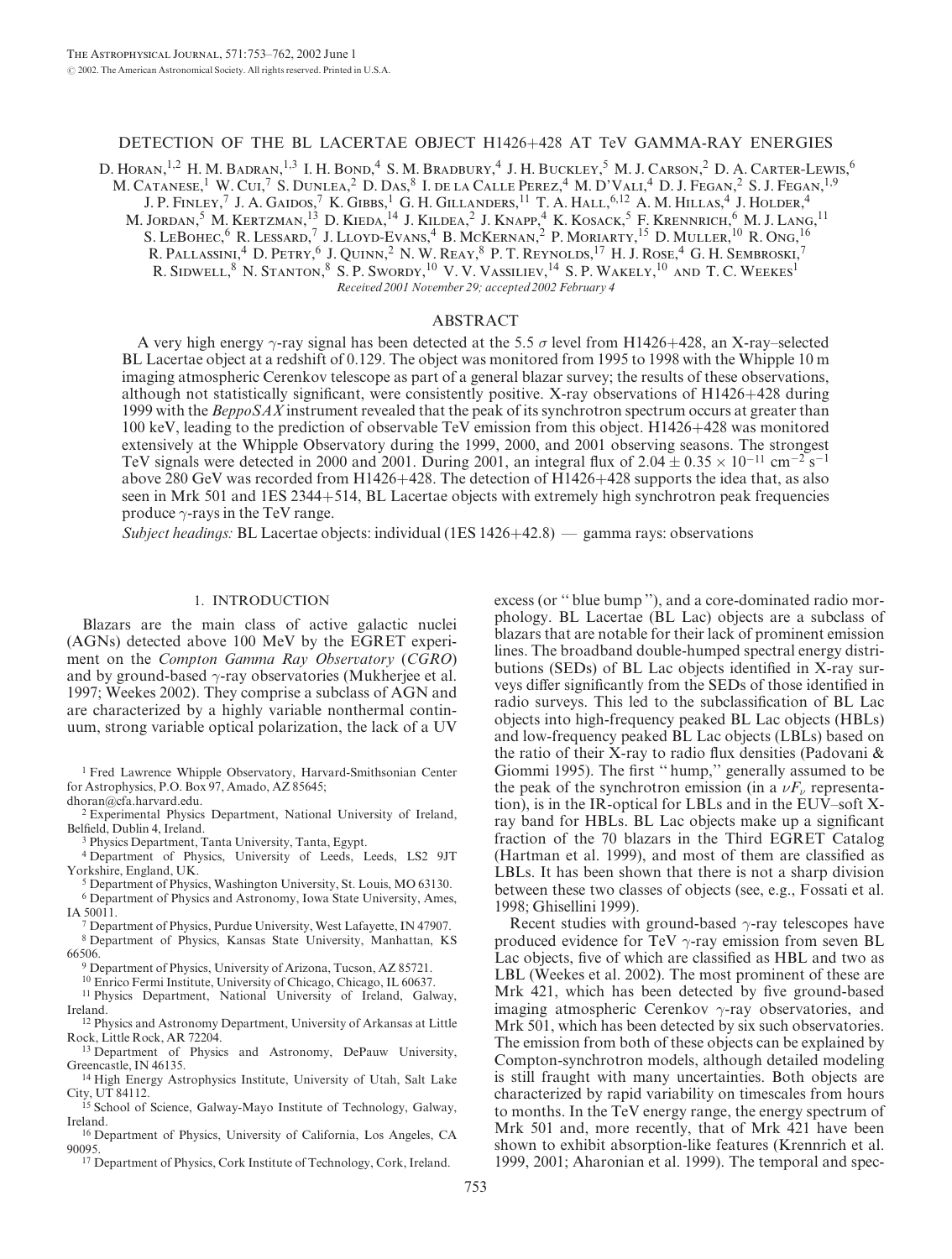tral properties of the other TeV BL Lac objects are less well defined.

Since 1992, the Whipple Gamma Ray collaboration, using the 10 m imaging atmospheric Cerenkov telescope on Mount Hopkins, has been searching for TeV  $\gamma$ -ray emission from AGNs. Initially the search was concentrated on blazars detected by EGRET at any redshift; these observations led to the detection of Mrk 421 (Punch et al. 1992) and upper limits on some 30 other blazars (Kerrick et al. 1995). More recently, the search has concentrated on nearby BL Lac objects, leading to the detection of Mrk 501 (Quinn et al. 1996) and 1ES 2344+514 (Catanese et al. 1998). Between 1995 and 1998, the survey included 24 objects (17 HBLs, 7 LBLs) ranging in redshift from 0.046 to 0.44; the results for these objects will be published shortly (Horan et al. 2000). Although none of these observations resulted in a detection, the observations of H1426+428 yielded the highest consistently positive statistical significances.

In this paper, evidence is presented for the detection of very high energy (VHE)  $\gamma$ -rays from H1426+428. The H1426+428 observations are divided into two categories those taken as part of the general blazar survey between 1995 and 1998, and the subsequent concentrated observations carried out between 1999 and 2001. A preliminary energy spectrum is derived and the implications of the detection of H1426+428 at these energies are discussed.

## 2. H1426+428 AT OTHER WAVELENGTHS

H1426+428 was discovered in the 2–6 keV band by HEAO 1 (Wood et al. 1984) and was classified as a BL Lac object in 1989 (Remillard et al. 1989). It has a cosmological redshift of 0.129 and is located in the constellation of Böotes  $(\alpha_{J2000} = 14h28m32s7, \delta_{J2000} = +42°40'20'')$ . It is an optically faint object ( $m_V = 16.9$ ) and is believed to be at the center of an elliptical galaxy. H1426+428 is bright in the Xray band, with a 2–6 keV luminosity of  $\sim 10^{44}$  ergs s<sup>-1</sup>, which is typical of the BL Lac objects found with HEAO 1. Both the flux of H1426+428 in the 2–10 keV band and its spectral index above 2 keV have been found to change over time (Costamante et al. 2001).

Three recent BL Lac surveys, the Deep X-Ray Radio Blazar Survey (DXRBS; Perlman et al. 1998), the RASS Green Bank survey (RGB; Laurent-Muehleisen et al. 1999), and the Radio Emitting X-Ray Sources (REX) survey (Caccianiga et al. 1999), have shown that despite the conventional subdivision into HBLs and LBLs, BL Lac objects actually form a continuous class with respect to the peak of the synchrotron emission, which smoothly ranges between IR and soft X-ray frequencies and up to the 2–10 keV band for sources like Mrk 421. BeppoSAX observations of Mrk 501 (Pian et al. 1998) and 1ES 2344+514 (Giommi, Padovani, & Perlman 2000) revealed that, at least in a flaring state, the first peak of the SED can reach even higher energies at or above 100 keV.

In 1998–1999, BeppoSAX performed an observing campaign with the aim of finding and studying other sources as '' extreme '' as Mrk 501 is in its flaring state. The candidates for the *BeppoSAX* survey were selected from the *Einstein* Slew Survey and the ROSAT All-Sky Survey Bright Source Catalog (RASSBSC). These  $BeppoSAX$  observations (Costamante et al. 2000, 2001) revealed four new '' extreme '' HBLs, selected because they have high synchrotron peak frequencies and are therefore possible TeV emitters. These four candidates for TeV emission were 1ES  $0120+340$ , PKS  $0548-322$ , 1ES  $1426+42.8$  (i.e.,  $H1426+428$ , and  $H2356-309$ .

The spectra for three of these objects (1ES 0120+340, PKS 0548 $-322$ , and H2356 $-309$ ) were well fitted by a convex broken power law with a break energy, and hence the peak of the synchrotron emission, occurring at about 1.4 keV for  $1ES\ 0120+340$ , 4.4 keV for PKS 0548-322, and 1.8 keV for H2356 $-309$ . In the case of H1426+428, however, no evidence for a spectral break up to 100 keV was found. Instead, its spectrum was well fitted by a single power law, with a flat spectral index of 0.92–100 keV, thus constraining the peak of the synchrotron emission to lie near or above this value. The best fit of a pure homogeneous synchrotron self-Compton (SSC) model for H1426+428 (Costamante et al. 2001) predicted detectable  $\gamma$ -ray emission at TeV energies. At the time of the BeppoSAX observation, the observed X-ray flux in the 2–10 keV band was at one of the lowest levels ever recorded from H1426+428, indicating that it was not in a flaring state (Costamante et al. 2001). This implies that, in the event of a flare, the synchrotron peak could shift to even higher values, as was observed for both Mrk 501 and 1ES 2344+514. It also indicates that highly relativistic electrons are present, which makes H1426+428 the most promising candidate for TeV emission from this survey.

#### 3. OBSERVING TECHNIQUE

The observations reported in this paper were taken with the 10 m reflector at the Whipple Observatory on Mount Hopkins in southern Arizona (elevation 2.3 km) using the atmospheric Cerenkov imaging technique. During the course of the observations presented here, many changes were implemented on the 10 m telescope. The imaging camera (Cawley et al. 1990) was upgraded a number of times (Finley et al. 2000), the number of photomultiplier tubes (PMTs) being increased with each iteration, resulting in the current high-resolution 490 pixel camera (Finley et al. 2001). The triggering electronics were upgraded to a pattern selection trigger (Bradbury et al. 1999), and light cones were installed in front of the PMTs to increase their light collection efficiency. The unprotected, anodized, front-aluminized mirrors on the 10 m were recoated during the time span of the observations. Because of changes in PMT configuration, triggering, mirror reflectivity, and light collection efficiency, the energy response of the camera for  $\gamma$ -ray detection varied. Since various changes were made at the beginning of each observing season (typically between June and September), it is convenient to consider each observing season separately and to characterize it by the observed response from the assumed standard candle, the Crab Nebula. The different configurations of the camera and the resulting peak response energies are summarized in Table 1.

The Cerenkov light images from each shower are analyzed off-line using a moment analysis (Reynolds et al. 1993). The derived image parameters are used to distinguish candidate  $\gamma$ -rays from the large background of cosmic rays. These parameters include "length," "width," "distance" (from the optic axis), and orientation (alpha). In addition, the two highest recorded signals in individual pixels (sig1 and sig2) are noted, as well as the total light in the image ('' size ''). Monte Carlo simulations were used to determine the approximate limits on the parameters to be used for the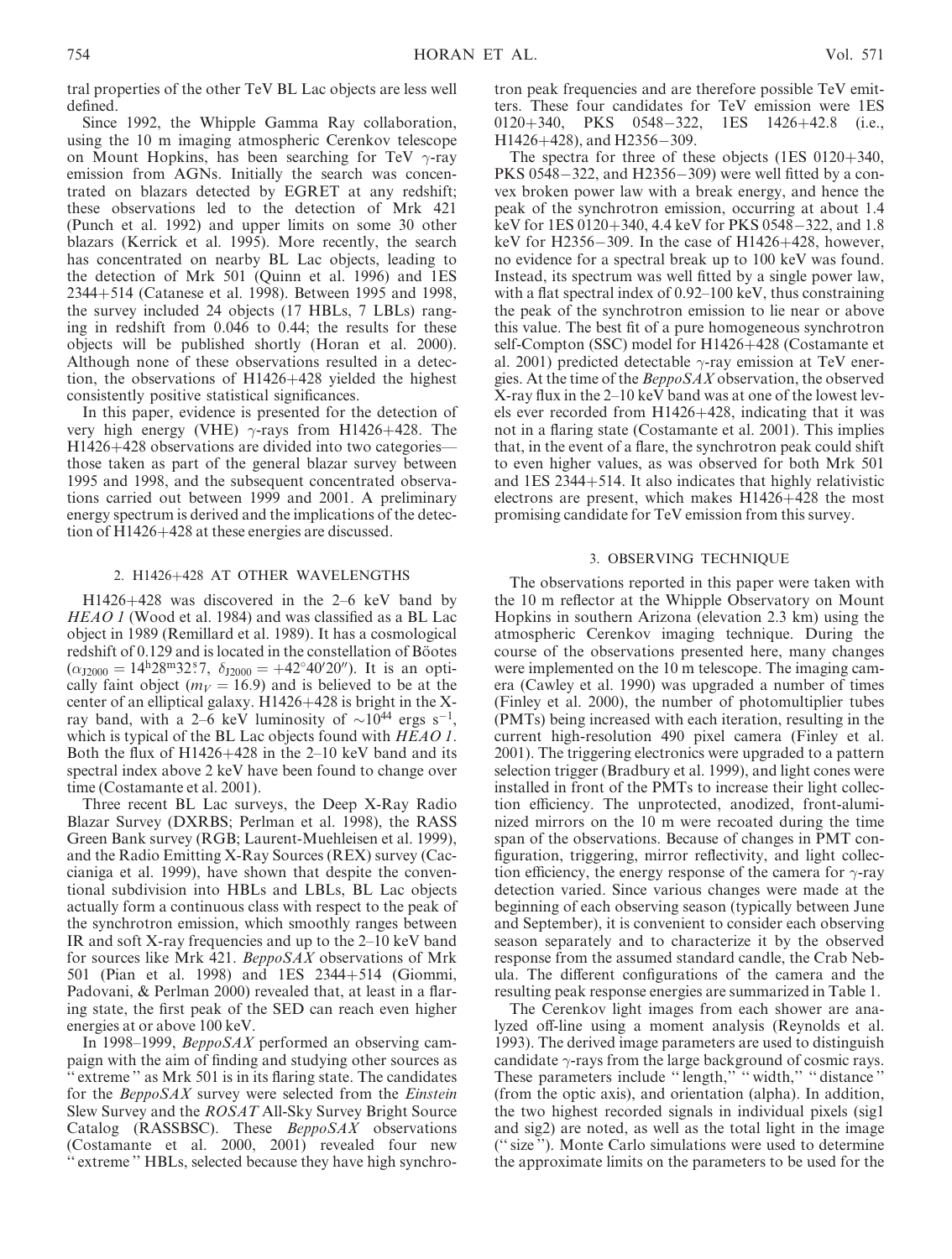| <b>CAMERA CONFIGURATIONS FROM 1995 TO 2001</b> |                     |                           |                                    |             |          |                                      |
|------------------------------------------------|---------------------|---------------------------|------------------------------------|-------------|----------|--------------------------------------|
| Period                                         | Number<br>of Pixels | Spacing<br>$(\text{deg})$ | FOV <sup>a</sup><br>$(\text{deg})$ | Light Cones | Trigger  | $E_{\rm peak}$ <sup>b</sup><br>(GeV) |
| 1995 Jan-1996 Dec                              | 109                 | 0.259                     | 3.0                                | Yes         | Majority | 300                                  |
| 1997 Jan-1997 Jun                              | 151                 | 0.259                     | 3.3                                | Yes         | Majority | 350                                  |
| 1997 Sep-1998 Dec                              | 331                 | 0.24                      | 4.8                                | No          | Majority | 500                                  |
| 1999 Mar–1999 Jun                              | 331                 | 0.24                      | 4.8                                | Yes         | Pattern  | 500                                  |
| 1999 Sep-2000 Jul                              | 490                 | $0.12^c$                  | 3.8 <sup>d</sup>                   | Yes         | Pattern  | 430                                  |
| 2000 Oct-2001 Jun                              | 490                 | 0.12 <sup>c</sup>         | 3.8 <sup>d</sup>                   | Yes         | Pattern  | 390                                  |
|                                                |                     |                           |                                    |             |          |                                      |

TABLE 1 Camera Configurations from 1995 to 2001

<sup>a</sup> Field of view (FOV).

<sup>b</sup> The peak response energy ( $E_{peak}$ ); this is the energy at which the collection area folded with an  $E^{-2.5}$ spectrum reaches a maximum. Thus, it is the energy at which the camera is most efficient at detecting  $\gamma$ rays. These values are subject to a  $\sim$ 20% uncertainty. Although  $E_{\rm peak}$  has increased somewhat over time, this does not mean that the camera is now poorer at detecting the lower energy  $\gamma$ -rays. In fact, the collection area of the telescope at 300 GeV in the 1999–2000 observing season was greater than the collection area at this energy in the 1995–1996 observing season.

 $\degree$  The spacing between the outer tubes is 0°.24.

 $d$  The outer rings of tubes were not used in this analysis, hence the field of view here is effectively 2 $\degree$ 6.

identification of candidate  $\gamma$ -ray images; these limits were then optimized on contemporaneous observations of the Crab Nebula. The results of an analysis are graphically presented as a histogram of the alpha parameter—usually referred to as an alpha plot. In such histograms, the alpha values for all the events that passed all  $\gamma$ -ray selection criteria, except for the alpha cut, are plotted. For a  $\gamma$ -ray source, an excess would be expected at low values of alpha.

Two modes of observation were used: ON/OFF and TRACKING. In ON/OFF mode, a 28 sidereal minute run is taken with the candidate  $\gamma$ -ray source at the center of the field of view—the ON run. The OFF run, a "control" run, is also taken for 28 sidereal minutes through the same range of azimuth and elevation, thus enabling this region of the atmosphere to be characterized in the absence of the  $\gamma$ -ray candidate. In the TRACKING mode, the object is continuously tracked for 28 sidereal minutes with no control run being taken.

Even in the absence of a  $\gamma$ -ray source, a certain percentage of events recorded will pass all of the  $\gamma$ -ray selection criteria. This background level of events, which depends on a number of factors, including sky brightness, elevation, and weather, needs to be established in order to calculate the statistical significance of any apparent excess of  $\gamma$ -rays detected. There are different methods for estimating this background, depending on which mode of observation was used.

For data taken in ON/OFF mode, the OFF scan provides an estimate of the number of  $\gamma$ -ray–like events that would be recorded from this range of azimuth and elevation, in the absence of the candidate  $\gamma$ -ray source. In this data acquisition mode, differences in night-sky brightness between the ON and OFF regions of the sky can introduce a bias when the data are analyzed. In order to reduce this bias, the standard deviations of the night-sky background in each PMT are compared for the ON and OFF runs. Gaussian noise is then added in quadrature to the signal from whichever region of the sky (ON or OFF) is darker, so as to match the standard deviations for the tube in the ON and OFF runs. This technique is known as software padding and is described in Cawley (1993).

Unlike observations taken in the ON/OFF mode, scans taken in the TRACKING mode do not have independent control data. A background estimate is essential in order to predict what number of the background events, passing all cuts, would have been detected during the scan in the absence of the candidate  $\gamma$ -ray source. Since most of the H1426+428 observations were taken in the TRACKING mode, two different methods of background estimation were used. Each of these methods is outlined below.

In the first method, which is the standard analysis method used for data taken in the TRACKING mode (Catanese et al. 1998), the alpha plot was characterized when there was no  $\gamma$ -ray source at the center of the field of view. This was done by analyzing '' dark-field data,'' which consisted of data taken in the OFF mode and of observations of objects found not to be sources of  $\gamma$ -rays. A large database of these scans was analyzed, giving the shape that an alpha plot would be expected to have when no  $\gamma$ -rays are present.

Most  $\gamma$ -rays from an object at the center of the field of view will have small values of the alpha parameter. Hence, the  $\alpha$  distribution beyond 20° can be assumed to be independent of the  $\gamma$ -ray source, and thus representative of the background level of  $\gamma$ -ray–like events in the field of view. Using the dark-field data, a ratio was calculated to scale the number of events between  $20^{\circ}$  and  $65^{\circ}$  to the number that pass the alpha cut. This ratio, the "tracking ratio"  $(\rho)$ , was then used to scale the  $20^{\circ} - 65^{\circ}$  region of the alpha plot for the tracking scan, to estimate the background level of events passing all cuts. Its value and statistical uncertainty  $(\Delta \rho)$  are given by

$$
\rho \pm \Delta \rho = \frac{N_{\text{alpha}}}{N_{\text{alpha}}} \pm \sqrt{\frac{N_{\text{alpha}}}{N_{\text{control}}^2} + \frac{N_{\text{alpha}}^2}{N_{\text{control}}^3}},\tag{1}
$$

where  $N_{\alpha}$  is defined as the number of events in the dark-field data that pass all the  $\gamma$ -ray selection criteria including the alpha cut, while  $N_{\text{control}}$  is the number of such events with alpha between  $20^{\circ}$  and  $65^{\circ}$ . The tracking ratio was calculated using the dark-field data available for each observing year over the same range of elevation angles as the source observations. In addition, the tracking ratio was checked using the OFF data on H1426+428 from ON/OFF runs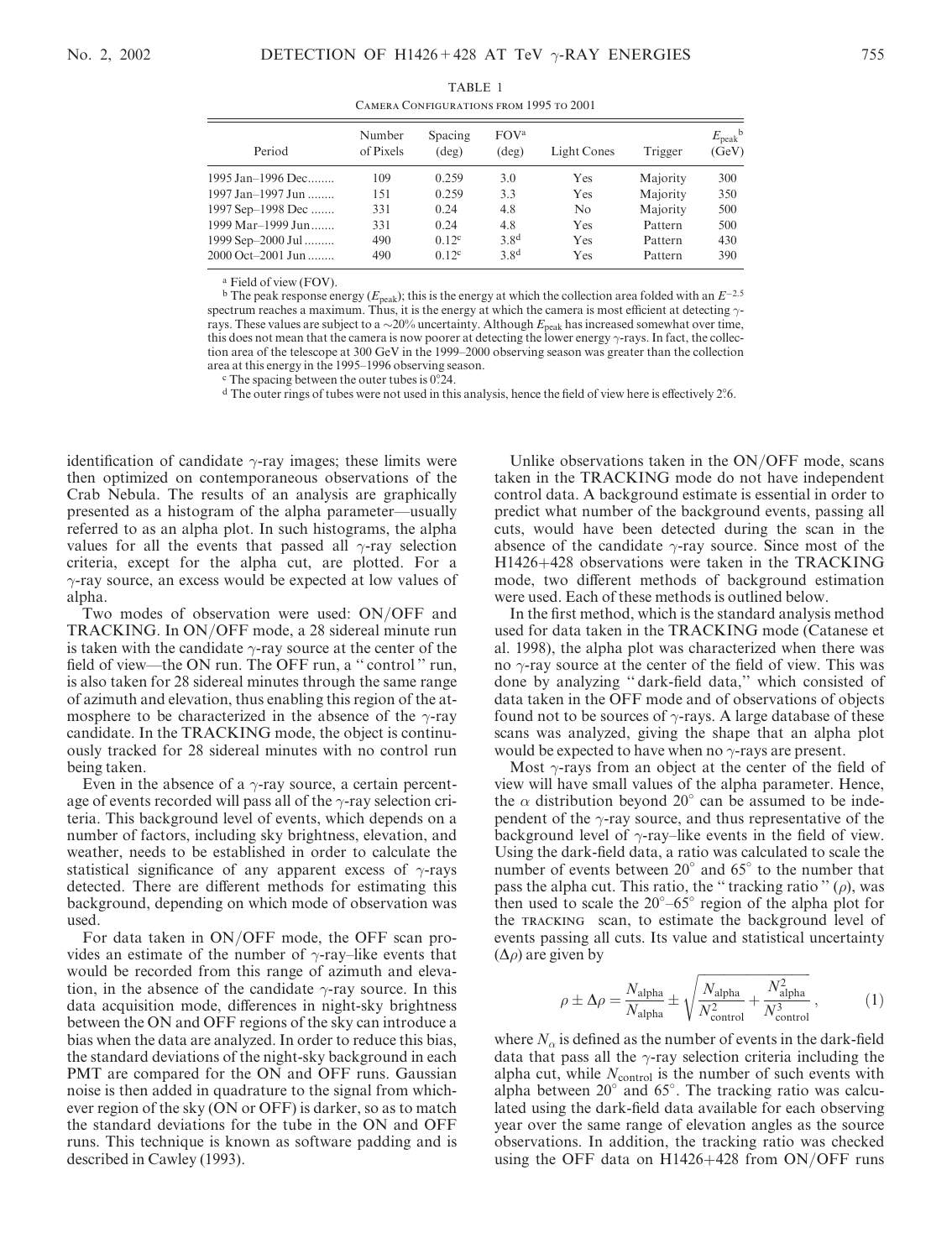(where available); within statistics these tracking ratios were consistent with the standard tracking ratio derived from the full yearly database. To check for systematic effects associated with the determination of the global tracking ratio, the dark-field data were subdivided on the basis of the region of the sky they were from. Each of these dark-sky regions was checked individually and the tracking ratio determined and compared to the global tracking ratio. It was found that the global tracking ratio and these individual tracking ratios were consistent within statistical uncertainty.

In the alternative method for estimating the background, each H1426+428 TRACKING scan was assigned a suitable OFF scan as its background. The OFF database comprised all OFF scans taken during the observing season, including H1426+428 OFF runs. In order to establish the most suitable OFF scan for each H1426+428 TRACKING scan, each OFF run was characterized by parameters pertinent to the conditions during the scan. These consisted of the elevation, the number of PMTs switched off, and the mean night-sky background during that scan, along with the throughput factor recorded on the night of the scan and the date on which the scan was taken. The throughput factor (Holder et al. 2001) is a measure of sky clarity based on the spectrum of the total amount of light produced by background cosmic rays. The same information was assembled for each H1426+428 TRACKING scan. Then, for each H1426+428 TRACKING scan, the OFF scan whose conditions most closely matched it was deemed the most suitable background estimate and was used as the background for that H1426+428 tracking run. In cases in which there was not a suitable OFF run, the H1426+428 TRACKING run was omitted. With each H1426+428 TRACKING scan then having an associated OFF run, the data were analyzed as if they were taken in the ON/OFF mode, and hence, software padding was applied. The sky quality changes from night to night, causing variations of  $\sim 10\%$  in the raw trigger rate for data taken on the same source at the same elevation. Therefore, even after selecting OFF scans with run conditions that match those of the ON scans, it is still necessary to normalize the total number of events in the ON and the OFF. We calculate the normalizing factor from the ratio of the number of events in the  $30^{\circ}$ -90° control region of the ON and OFF alpha plots.

It was found that both methods of background estimation were consistent and indicated excesses of similar significance, thus suggesting that the  $\gamma$ -ray excess can be reliably determined for TRACKING scans.

#### 4. DATABASE

For the purpose of data analysis, two different strategies were employed: (1) all of the data taken in the ON and the TRACKING modes were combined and subjected to a TRACKING analysis, and (2) all of the data taken in the ON mode, along with their corresponding OFF data, were analyzed together using the PAIRS analysis. The  $\gamma$ -ray selection criteria, including the alpha bound, were reoptimized each year using data from the Crab Nebula. The optimum value for the alpha bound was found empirically to increase from  $10^{\circ}$  to  $15^{\circ}$  when the smaller, high-resolution 490 pixel camera was installed in the summer of 1999.

## 4.1. 1995–1998 Observations

In 1995 June–July, H1426+428 was observed for 3.5 hr in the TRACKING mode with the 109 pixel camera (spacing 0.259, 3.0 field of view, and standard trigger). In 1997 February–June, another 13.2 hr were used to observe H1426+428 in the TRACKING mode; the camera configuration was as before but the number of pixels was increased to 151. In 1998 April, 0.87 hr of H1426+428 data were taken; the 331 pixel camera was installed at this time with the standard trigger.

#### 4.2. 1999 Observations

During the 1999 observing season, a total of seven ON/ OFF pairs and 51 TRACKING runs were taken with the twofold pattern selection trigger. Three TRACKING runs were excluded from further analysis based on fluctuations in the raw rate and inferior weather conditions. This left a total of 24.35 hr (7 ON runs and 48 TRACKING runs) of data available for analysis. These observations were initiated as part of the general BL Lac survey (Horan et al. 2000) with extra data being taken in 1999 because of an initial indication of a signal from H1426+428. A tracking ratio of  $0.232 \pm 0.005$  was determined for alpha less than 10°.

#### 4.3. 2000 Observations

During the 2000 observing season, 33 ON/OFF pairs and 35 TRACKING runs were taken on H1426+428. Eleven ON source runs were excluded from further analysis based on fluctuations in the raw rate and inferior weather conditions, leaving a total of 26.46 hr of data available for TRACKING analysis (57 TRACKING/ON) and 13.86 hr of data in the ON/OFF mode (30 ON/OFF pairs). A tracking ratio of  $0.312 \pm 0.002$  for alpha less than 15° was determined. H1426+428 OFF data were analyzed to ensure that this tracking ratio was consistent with the tracking ratio derived for these data.

## 4.4. 2001 Observations

A total of 42.24 hr were spent on the source during 2001; this comprised 39 ON/OFF pairs and 59 TRACKING runs. After excluding data taken at low elevation and in unsatisfactory weather conditions, 38.10 hr of data remained (34 ON/OFF pairs and 53 TRACKING runs). The tracking ratio for this observing season, again for alpha less than  $15^{\circ}$ , was calculated to be  $0.323 \pm 0.002$ . As with the 2000 data, checks were performed to ensure that this ratio was appropriate for the H1426+428 data. A summary of the data taken and analyzed in the 2000 and 2001 observing seasons is given in Table 2.

## 5. RESULTS

#### 5.1. 1995–1998 Observations

The observations of H1426+428 between 1995 and 1998 were analyzed as part of a general BL Lac survey. The results are summarized in Table 3. Although not statistically significant, H1426+428 was one of only two objects, out of the 24 objects observed in this survey, to show consistently positive results.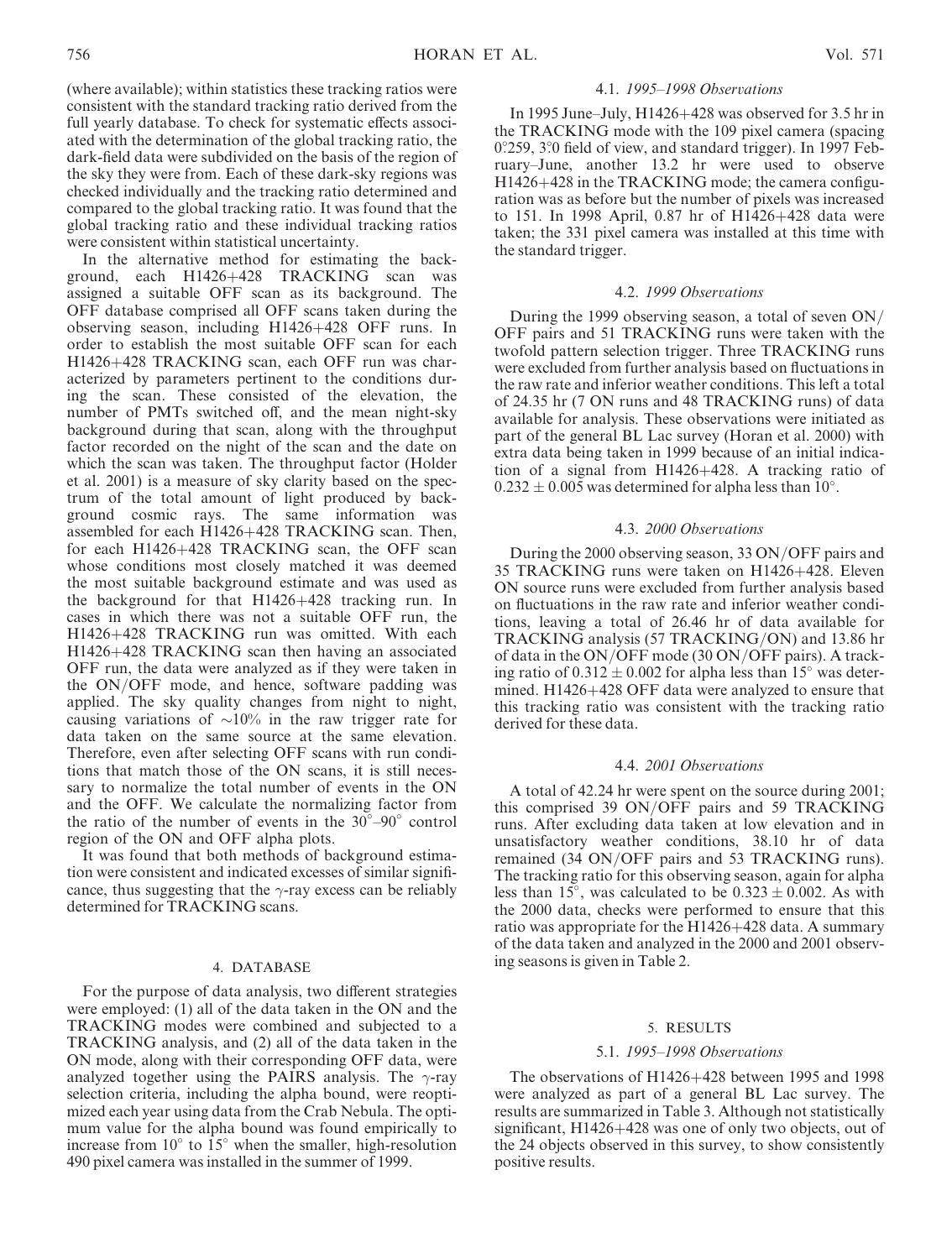TABLE 2 Summary of the Number of Data Scans Taken and Analyzed in 2000 and 2001

| DATA RECORDED |                 |        | DATA ANALYZED |             |              |  |
|---------------|-----------------|--------|---------------|-------------|--------------|--|
| YEAR          | <b>TRACKING</b> | ON     | Standard      | Alternative | <b>PAIRS</b> |  |
| $2000$        | 35(27)          | 33(30) | 57            | 57          | 30           |  |
| 2001          | 59 (53)         | 39(34) | 87            | 71          | 34           |  |

NOTE $-$ The mode that the data were recorded in is given in the first two columns. The numbers in parentheses here refer to the number of usable data scans recorded. The final three columns give the number of scans analyzed in each of the three data analysis modes: standard TRACKING analysis, alternative TRACKING analysis, or PAIRS.

#### 5.2. 1999 Observations

A total of 24.35 hr of data were taken on H1426+428 during 1999. The net excess of  $+0.9 \sigma$  from the combined 1999 observations was not statistically significant.

#### 5.3. 2000 Observations

A TRACKING analysis of all the on-source data taken on H1426+428 during 2000, using the standard tracking ratio calculated for that observing season, gave a  $+4.2 \sigma$ excess, corresponding to a  $\gamma$ -ray rate of 0.24  $\pm$  0.06  $\gamma$  $minute^{-1}$ . When these data were analyzed independently using the alternative method of background estimation, the excess was at the  $+3.1$   $\sigma$  level with a  $\gamma$ -ray rate of  $0.21 \pm 0.07$   $\gamma$  minute<sup>-1</sup>. The alpha plot for these data is shown in Figure 1 (left panel) along with the alpha plot from the matched OFF data. The background shown in the figure (dashed line) consists of the OFF data, which were chosen to match the characteristics of the H1426+428 TRACKING data. These data are scaled to match the H1426+428 data in the  $30^{\circ}$ –90 $^{\circ}$  region of the alpha plot. The net significance for the 30 ON/OFF pairs taken in 2000 was  $+1.2 \sigma$ , with a  $\gamma$ ray rate of  $0.10 \pm 0.09$   $\gamma$  minute<sup>-1</sup>. The alpha plot for these data is shown in Figure 1 (right panel). On the night of 2000 May 30 (MJD 51694), the first TRACKING scan on H1426+428 gave a significance of  $+3.0 \sigma$ , using the standard tracking ratio method of background estimation. This prompted observers to take four more TRACKING scans, which led to the detection of a signal at the  $+3.7 \sigma$  for this night. The  $\gamma$ -ray rate for these five scans (2.15 hr) was  $0.67 \pm 0.18$   $\gamma$  minute<sup>-1</sup>.

#### 5.4. 2001 Observations

A TRACKING analysis of all of the on-source data taken on H1426+428 during 2001, using the tracking ratio calculated for this observing season, gave an excess of  $+5.4$  $\sigma$ , corresponding to a  $\gamma$ -ray rate of 0.36  $\pm$  0.07  $\gamma$  minute<sup>-1</sup>. An independent analysis of 31.13 hr of these data, using the alternative method of background estimation, resulted in a +5.5  $\sigma$  excess with a  $\gamma$ -ray rate of 0.44  $\pm$  0.08  $\gamma$  minute<sup>-1</sup>. The alpha plot for these data is shown in Figure 2 (left panel) along with the alpha plot from the matched OFF data. As before, these data are scaled to the H1426+428 data between alpha values of  $30^{\circ}$  and  $90^{\circ}$ .

The significance from the 34 ON/OFF pairs taken during the 2001 observing season is  $+2.0 \sigma$ , with a  $\gamma$ -ray rate of  $0.22 \pm 0.11$   $\gamma$  minute<sup>-1</sup>. The alpha plot for these data is shown in Figure 2 (*right panel*). A summary of the results of the observations made on H1426+428 during 2000 and 2001, using the alternative method of background estimation, is presented in Table 4.

When both the differences in exposure time and the methods of background estimation are taken into account, the results from the ON/OFF pairs and the TRACKING data taken on H1426+428 during each observing season are consistent with each other at the  $2 \sigma$  level.

## 5.5. Comparison of the Gamma-Ray and X-Ray Flux from H1426+428

The  $\gamma$ -ray rates for the 2000 and 2001 H1426+428 data were compared with the X-ray flux from the all-sky monitor (ASM) instrument on board the Rossi X-Ray Timing Explorer (RXTE; Levine et al. 1996). A correlation was sought between the nightly  $\gamma$ -ray rates and the "one-day average '' X-ray data points. Only nights on which there were both X-ray and  $\gamma$ -ray data were considered when performing the correlation. This left 37 nights for analysis during 2000 and 39 nights during 2001.

Since  $\gamma$ -ray observations can only be taken on moonless nights, there are a few  $(\sim 6)$  nights around the time of full moon each month when no observations can be made. The periods during which the  $\gamma$ -ray data are taken are referred to as "dark runs." Correlations between the X-ray and  $\gamma$ ray rates were sought both over the entire observing season and during dark runs with more than two nights on which both X-ray and  $\gamma$ -ray data were taken. No evidence for significant nightly correlation was found for either observing season. The X-ray and  $\gamma$ -ray rate curves are shown in

 $< 0.2 \times 10^{-11}$ 

 $< 0.1 \times 10^{-11}$ 

 $<\!6.7\times10^{-11}$ 

 $< 6.7 \times 10^{-11}$ 

| SUMMARY OF THE OBSERVATIONS AND RESULTS FOR H1426+428 BETWEEN 1995 AND 1999 |                  |                |                                        |                                        |                                              |  |
|-----------------------------------------------------------------------------|------------------|----------------|----------------------------------------|----------------------------------------|----------------------------------------------|--|
| Period                                                                      | Exposure<br>(hr) | Total $\sigma$ | Maximum<br>$\sigma$ Month <sup>a</sup> | Maximum<br>$\sigma$ Night <sup>b</sup> | Flux <sup>c</sup><br>$\rm (cm^{-2}\,s^{-1})$ |  |

1995 Jun–1995 Jul ......... 3.48 2.1 2.1 2.1 <0.2 -

1997 Feb–1997 Jun........ 13.16 1.7 2.2 1.6 <0.1 -

1998 Apr ....................... 0.87 1.7 1.7 2.0 <6.7 -

1999 Mar-1999 Jun....... 24.35 0.9 1.6 2.1

TABLE 3 Summary of the Observations and Results for H1426+428 between 1995 and 1999

<sup>a</sup> The maximum statistical significance of the signal recorded from H1426+428 when the data are grouped by the month during which they were recorded.

 $b$  The maximum statistical significance of the signal recorded from H1426+428 when the data are grouped by the night on which they were recorded.

<sup>c</sup> The integral fluxes are quoted at the peak response energy for the observation period, as given in Table 1.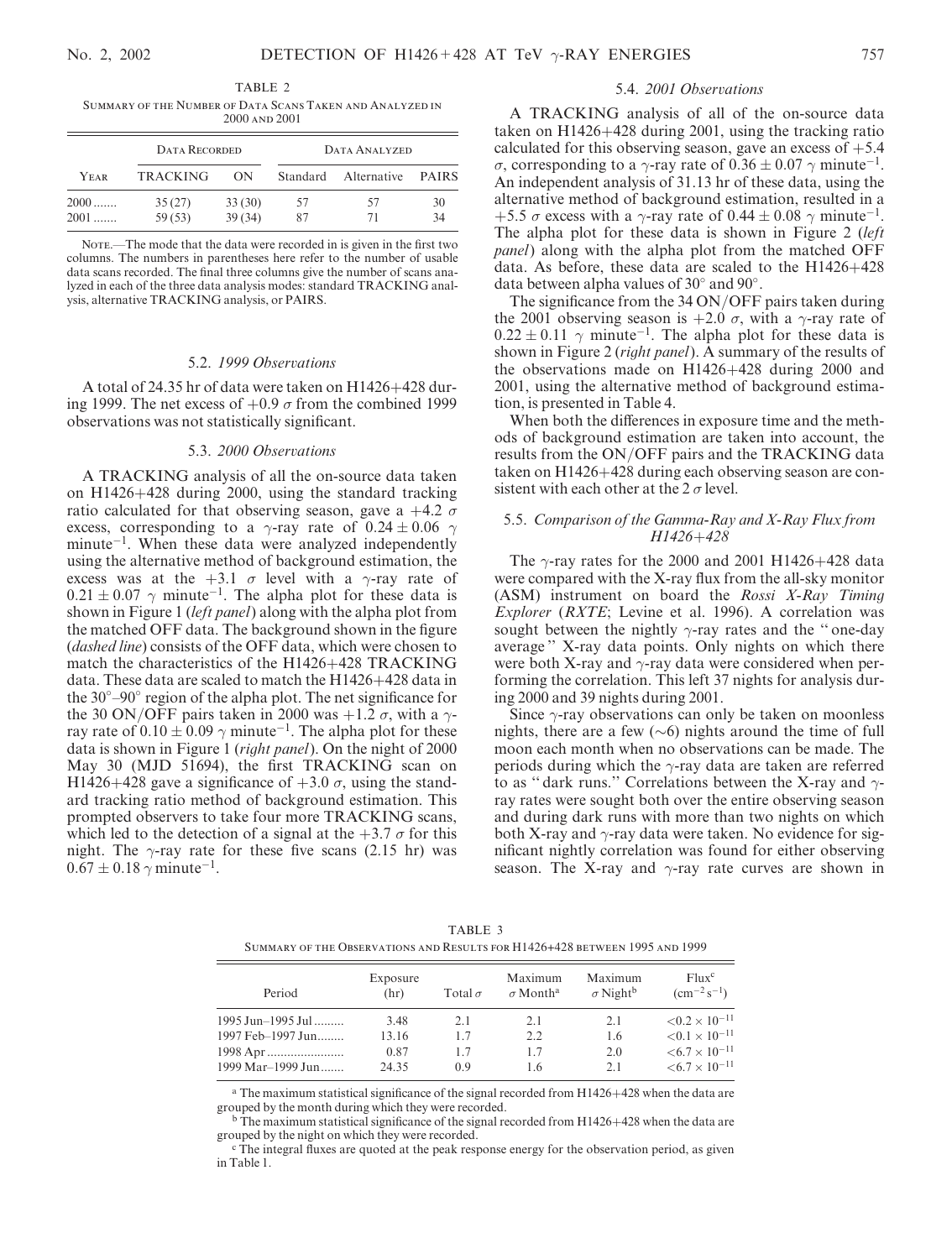

Fig. 1.—Left: Alpha plot for 26.49 hr of the data taken on H1426+428 during 2000. The total significance for these 57 scans is +3.1  $\sigma$  when analyzed using the alternative method for estimating the background. The matched OFF data used to estimate the background level are also shown (dashed line). These are normalized to the H1426+428 data between alpha values of 30° and 90°. Right: Alpha plot for the 30 ON/OFF pairs taken in 2000. The net significance for these data is  $+1.2 \sigma$ .

Figure 3. The rates plotted here are the average monthly rates for the 2000 and 2001 data. The  $\gamma$ -ray rates shown were calculated using the alternative method of background estimation. There is some evidence for an anticorrelation between these average monthly rates, especially in the 2001 data.

## 6. SPECTRAL CHARACTERISTICS OF H1426+428

The TeV flux from H1426+428 is weak and near the threshold of sensitivity of the 10 m  $\gamma$ -ray telescope. The photon flux is so small that it is impractical to apply standard spectral analysis techniques, for example, Mohanty et al. (1998), to these data. In fact, only the differential flux from

the source for the energy at which the telescope is most efficient at detecting  $\gamma$ -rays can be evaluated with reasonable accuracy. Such a flux estimate accounts mostly for the photons with energies corresponding to the peak in the differential detection rate of the telescope. This energy,  $E_p$ , depends on the spectral index of the source in question. For observations of H1426+428 with the Whipple telescope in 2001,  $E_p$ was found to be between 280 and 360 GeV. The rate of change of the number of excess events, presumably photons from the source, with the total amount of light in the Cerenkov image, the size, is directly related to the spectral index of the source. This relationship is established using Monte Carlo simulations; the spectral index of the source in the vicinity of  $E_p$  is then evaluated. This in turn allows estimates



Fig. 2.—Left: Alpha plot for 31.13 hr of the data taken on H1426+428 during 2001. The total significance for these 71 scans, when analyzed using the alternative method of background estimation, is  $+5.5 \sigma$ . The matched OFF data used to estimate the background level are also shown (*dashed line*). These are normalized to the H1426+428 data between alpha values of 30° and 90°. Right: Alpha plot for the 15.53 hr of data taken in the ON/OFF mode on H1426+428 during 2001. The total significance for these 34 ON/OFF pairs is  $+2.0 \sigma$ .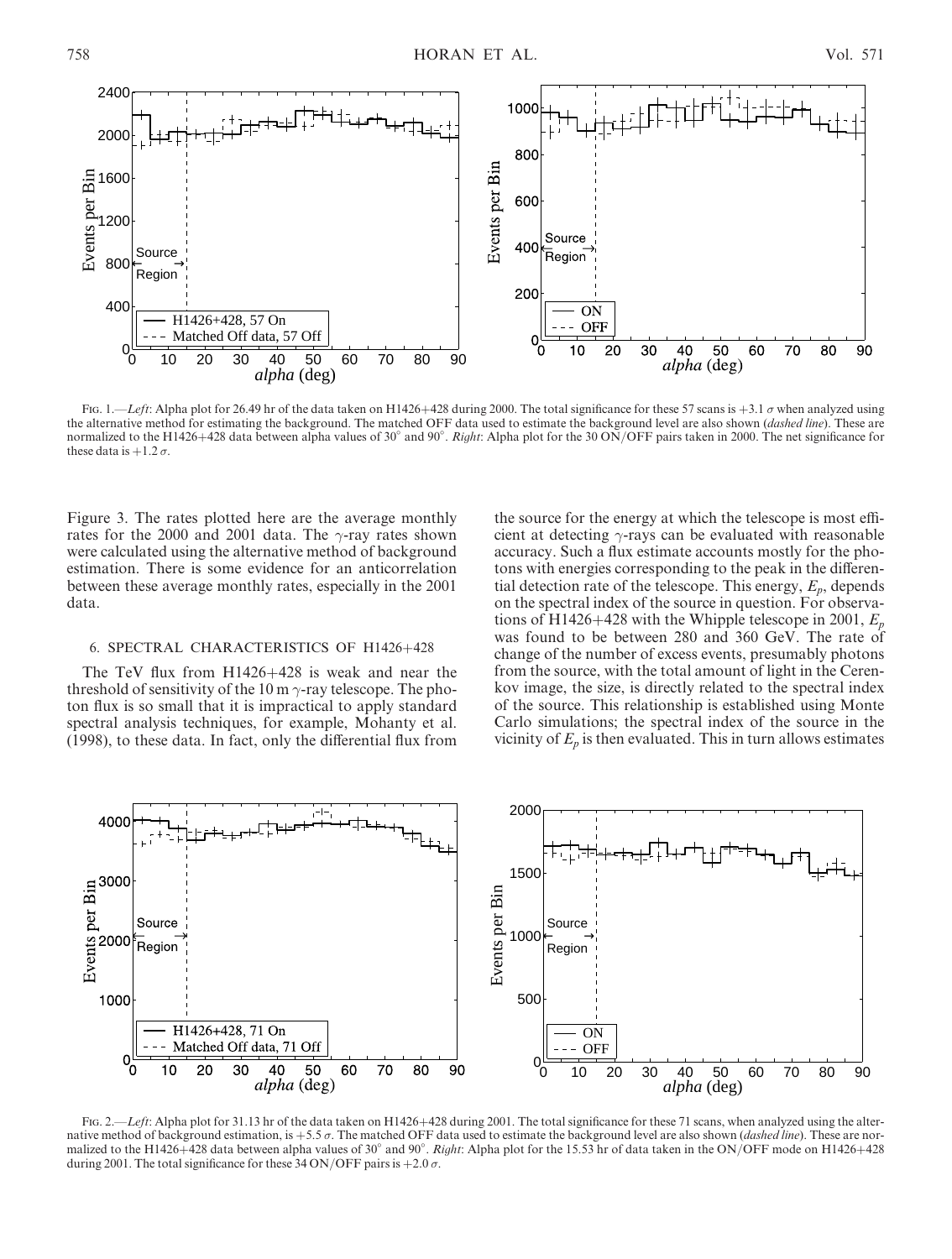TABLE 4 Summary of the Results of H1426+428 Observations during 2000 and 2001

| Period            | Exposure<br>(hr) | Total $\sigma$ | Maximum<br>$\sigma$ Month <sup>a</sup> |
|-------------------|------------------|----------------|----------------------------------------|
| 2000 Feb-2000 Jun | 26.37            | 31             | 3.4                                    |
| 2001 Jan-2001 Jun | 31.12            | 55             | 5.0                                    |

<sup>a</sup> The maximum statistical significance of the signal recorded from H1426+428 when the data are grouped by the month during which they were recorded.

of  $E_p$  for this spectral index and the differential and integral fluxes to be improved by reducing the uncertainty due to the unknown spectral index.

Figure 4 shows the excess events detected from the direction of H1426+428 as a function of integrated Cerenkov light in the shower image. For comparison, this plot also shows the excess events detected from the Crab Nebula after a 4.1 hr exposure, which was chosen to produce a similar maximal excess of  $\sim 10^3$  events, as was found during the 32.5 hr of observation of H1426+428 during 2001. The lowest size cut of 366 digital counts is the result of signal-to-noise optimization of the H1426+428 data, producing an overall significance close to  $+6\sigma$ . The highest size cut, 840 digital counts, is limited by the rapidly declining significance to the level of  $+3.5 \sigma$ . To a first approximation, the dependence of the excess events on the logarithm of the size cut applied is a linear function whose slope is monotonically related to the spectral index of the source. This plot indicates that the H1426+428 spectrum is softer than the well-studied spectrum of the Crab Nebula.

Monte Carlo simulations were used to relate the observed parameters of linear fits to the data in Figure 4, the spectral characteristics of H1426+428, and the Crab Nebula. The



Fig. 3.—*Top*: The mean X-ray rate for H1426+428 for each month during 2000 and 2001 from the ASM on RXTE. The data are only plotted for months during which  $\gamma$ -ray data were also taken. *Bottom*: The mean  $\gamma$ -ray rate from H1426+428 for each month calculated using the alternative method for background estimation. This rate is plotted in units of the  $\gamma$ -ray rate from the Crab for that year. The detected Crab rate was 2.45  $\gamma$ minute<sup>-1</sup> during 2000 and 3.36  $\gamma$  minute<sup>-1</sup> during 2001.



Fig. 4.—Integral excess events observed by the Whipple telescope from the directions of H1426+428 (crosses) and the Crab Nebula (open circles) during 2001 as a function of integrated Cerenkov light in the shower image. Exposure on the Crab Nebula was adjusted to match the total excess of H1426+428 at the lowest size cut applied, 366 digital counts. One photoelectron corresponds to  $\sim$ 3.6 digital counts.

statistical correlation of the errors shown in this integral plot of excess events has been taken into account to derive optimal estimates of the spectral indices, differential and integral fluxes, and their errors. A summary of the results is given in Table 5. For the Crab Nebula, a spectral index of 2.75 with an uncertainty of  $6\%$  (1  $\sigma$ ) was derived. The peak of the differential detection rate of the Whipple telescope from a source with such a spectral index has been found to be around 360 GeV (2001 observing season). Based on the small Crab Nebula data set, the spectral index as well as the differential and integral fluxes have been derived, and are found to be consistent, at the 2  $\sigma$  level, with our previous observations (Hillas et al. 1998). Analysis of the H1426+428 data set indicates a substantially steeper spectral index of 3.55 with a 13% relative error. For this spectral index and the 366 digital counts size cut applied in the data

TABLE 5 Results of the Spectral Analysis of H1426+428 and Crab Nebula Data Sets

| Parameter                                                    | Crab                   | $H1426 + 428$ $H1426 + 428$ |                        |
|--------------------------------------------------------------|------------------------|-----------------------------|------------------------|
|                                                              | 20.60                  | 22.72                       | 22.72                  |
| Degrees of freedom                                           | 16                     | 16                          | 16                     |
|                                                              | $14.7 \times 10^{3}$   | $117.3 \times 10^3$         | $117.3 \times 10^{3}$  |
|                                                              | 2.75                   | 3.55                        | 3.55                   |
| $E_p$ (GeV)                                                  | 360                    | 280                         | 390                    |
| $F_p$ (cm <sup>-2</sup> s <sup>-1</sup> )                    | $1.10 \times 10^{-10}$ | $2.04 \times 10^{-11}$      | $8.76 \times 10^{-12}$ |
| $dF_p$ (cm <sup>-2</sup> s <sup>-1</sup> TeV <sup>-1</sup> ) | $5.34 \times 10^{-10}$ | $1.86 \times 10^{-10}$      | $5.73 \times 10^{-11}$ |
| $\nu F_{\nu}$ (erg cm <sup>-2</sup> s <sup>-1</sup> )        | $1.11 \times 10^{-10}$ | $2.33 \times 10^{-11}$      | $1.39 \times 10^{-11}$ |
|                                                              | 0.06                   | 0.13                        | 0.13                   |
|                                                              | 0.07                   | 0.17                        | 0.23                   |
|                                                              | 0.11                   | 0.25                        | 0.17                   |
|                                                              |                        |                             |                        |

NOTE— $\alpha$  is the spectral index of the differential flux.  $E_p$  denotes the energy at which the differential detection rate of photons from a given source, with given observation and data analysis conditions, peaks.  $F_n$ and  $dF_p$  are estimates of the integral and differential fluxes at  $\vec{E_p}$ .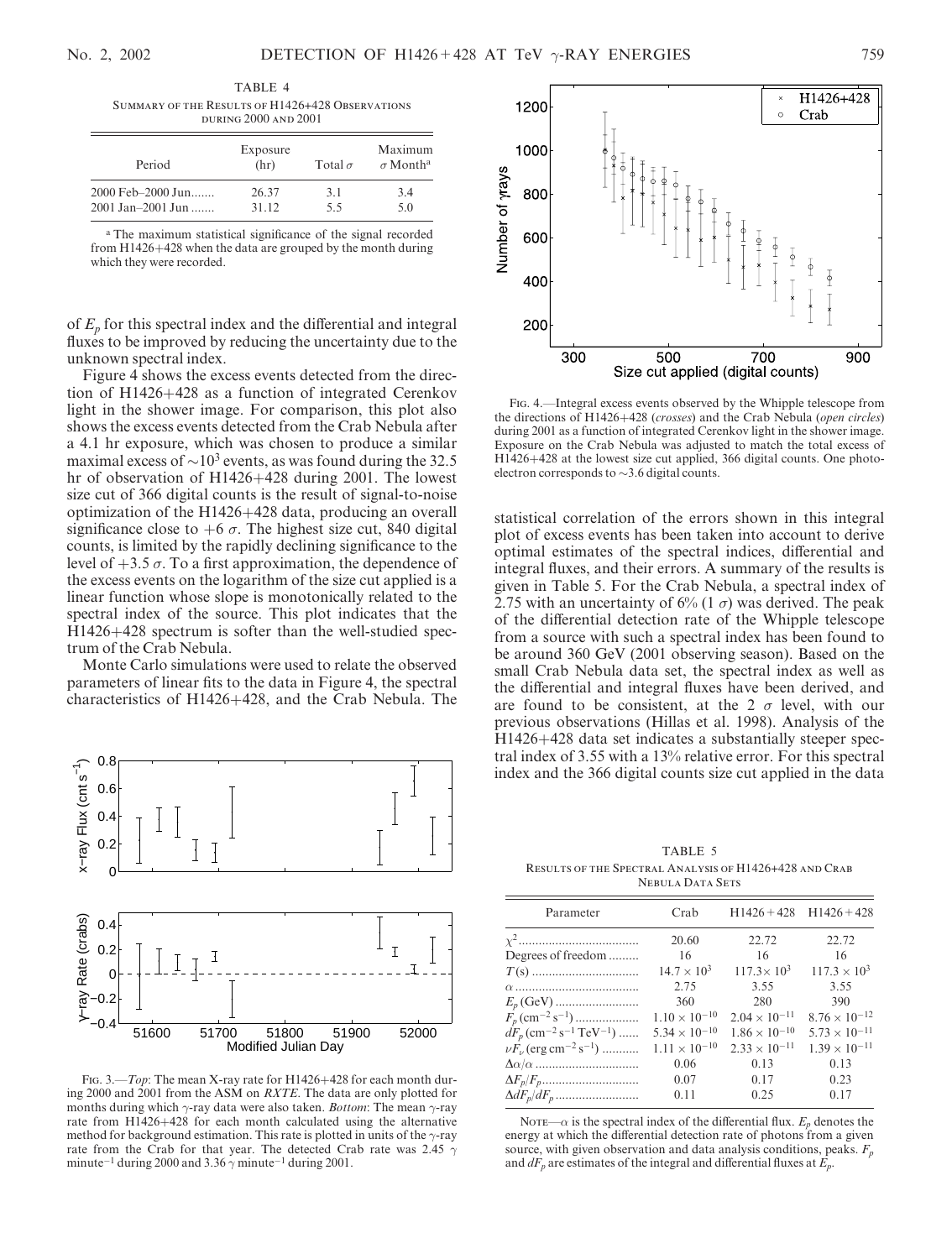



Fig. 5.—SED of H1426+428 from Costamante et al. 2001, along with the observational results obtained with the Whipple telescope. The 280 GeV (log  $\nu = 25.83$ ) and 390 GeV (log  $\nu = 25.97$ ) data points, derived from the 2001 data set, suggest a differential spectral index of the energy flux equal to  $-3.55$ . The 430 GeV (log  $\nu = 25.99$ ) point is a detection by the Whipple telescope during 2000. This result is subject to a large uncertainty associated with the weak detection and unknown spectral properties of the source. The EGRET upper limit above 100 MeV of  $0.7 \times 10^{-7}$  cm<sup>-2</sup> s<sup>-1</sup> is also shown, as are the fluxes from various X-ray, optical, and radio experiments, all taken from Costamante et al. 2001.

analysis, the differential photon detection rate peaks at  $\sim$ 280 GeV. Table 5 shows estimates of the fluxes at 390 GeV, assuming the same spectral index. This energy was chosen by increasing the size cut until the signal-to-noise ratio decreased to  $\sim$ 4.5  $\sigma$ ; below this value the signal was not considered strong enough for reliable calculation of the H1426+428 flux.

The observed energy fluxes of H1426+428 at 280 and 390 GeV are shown in Figure 5, together with the predicted SED for this source suggested by Costamante et al. (2001). This figure also shows the tentative detection  $(+3.1 \sigma)$  made by the Whipple 10 m telescope during 2000. Operating at a substantially higher peak response energy at that time, the Whipple telescope observed this source at  $E_{\text{peak}} \sim 430 \text{ GeV}$ . Based on these data, an estimate of the energy flux of  $0.86 \pm 0.33 \times 10^{-11}$  erg cm<sup>-2</sup> s<sup>-1</sup> has been derived. Because of the very weak signal, however, we have not attempted to find the spectral index of  $H1426+428$  for this data set. As a result, the indicated error is only statistical, and it does not include errors associated with the unknown spectral properties of the source. The 430 GeV peak energy itself is subject to a similar uncertainty.

#### 7. DISCUSSION

Observations of H1426+428 with the Whipple 10 m telescope since 1995 have returned consistently positive excesses, although the statistical significance has not always been high. H1426+428 was on the very short list of predicted TeV emitters published by the *BeppoSAX* collaboration (Costamante et al. 2001) and was also singled out as the most probable TeV emitter among these because of the high frequency of its synchrotron peak. It was observed as part of a BL Lac survey at the Whipple Observatory between

1995 and 1998, and was singled out for more extensive observations between 1999 and 2001. The strongest evidence for VHE emission was recorded during the 2000 and 2001 observing seasons, with signals at the 3.1 and 5.5  $\sigma$  levels, respectively, being detected. Although it is difficult to combine results from different configurations of the camera, the combined significance of the results from 2000 and 2001 is clearly equivalent to a greater than  $5\,\sigma$  detection, the usual level required to establish the existence of a new TeV source.

There have been two occasions (in 1999 and 2000) when there was marginal evidence for a transient signal from H1426+428. In 1999, after 2.3 hr of observations (over two nights), a signal at the  $+3.1 \sigma$  level was recorded, while in 2000, a signal at the  $+3.7 \sigma$  level was recorded after 2.2 hr of observations (on a single night).

After 18.1 hr of observations on H1426+428, the CAT collaboration reported a 3  $\sigma$  upper limit of 3.54  $\times$  10<sup>-11</sup>  $\text{cm}^{-2} \text{ s}^{-1}$  at an energy threshold of 250 GeV (Piron 2000). These observations were carried out at the beginning of 1999 February in response to an announcement from the  $BeppoSAX$  and the RXTE/ASM teams, which revealed H1426+428 to be transitioning to a high state.

If independently verified, the observations reported here represent an important addition to the catalog of TeV-emitting BL Lac objects (Table 6). That the source was predicted to be a TeV  $\gamma$ -ray source based on its X-ray spectrum is important in that it signifies the maturity of the observational techniques and the theoretical understanding of BL Lac objects. It reinforces the symbiosis between observations at X-ray wavelengths, particularly in hard X-rays, and those at TeV energies, particularly those with good sensitivity below energies of 1 TeV. The existence of a population of sources whose most prominent emission is at energies of 10– 100 keV and 300–1000 GeV points to a fruitful overlap between the next generation of ground-based atmospheric Cerenkov telescopes (Weekes et al. 2002) and the future hard X-ray experiment, EXIST (Grindlay et al. 2000). It is also remarkable in that this source, like Mrk 501 and 1E2344+514, is not included in the Third EGRET Catalog, supporting the interpretation of Ghisellini (1999) that in blazars sufficiently powerful to be detected readily by EGRET, the spectrum will terminate at lower energies and not extend to the TeV domain.

Although the properties of H1426+428 reported here are scanty in comparison with the other, better studied TeV BL Lac objects, they agree in principle with the characteristics now well established for Mrk 421 and Mrk 501 (and to a lesser extent, 1ES 2344+514). Although the flux from H1426+428 is low, there is some evidence for time variability. There is no evidence for a correlation of X-ray and TeV  $\gamma$ -ray fluxes (unlike Mrk 501), but the sensitivity of observations to date is limited, and even in the stronger sources this correlation has been shown to be complicated.

Ghisellini (1999) has proposed that there is a continuous sequence of BL Lac objects with the peak of the synchrotron spectrum increasing as the luminosity decreases. H1426+428 is another example of an '' extreme '' BL Lac characterized by a synchrotron spectrum that may peak near 100 keV and a relatively weak luminosity. These objects are the best candidates for TeV emission based on Compton-synchrotron models of BL Lac jets. However, the observed variations in sources such as Mrk 501 cannot be accounted for by simple one-zone homogeneous self-Comp-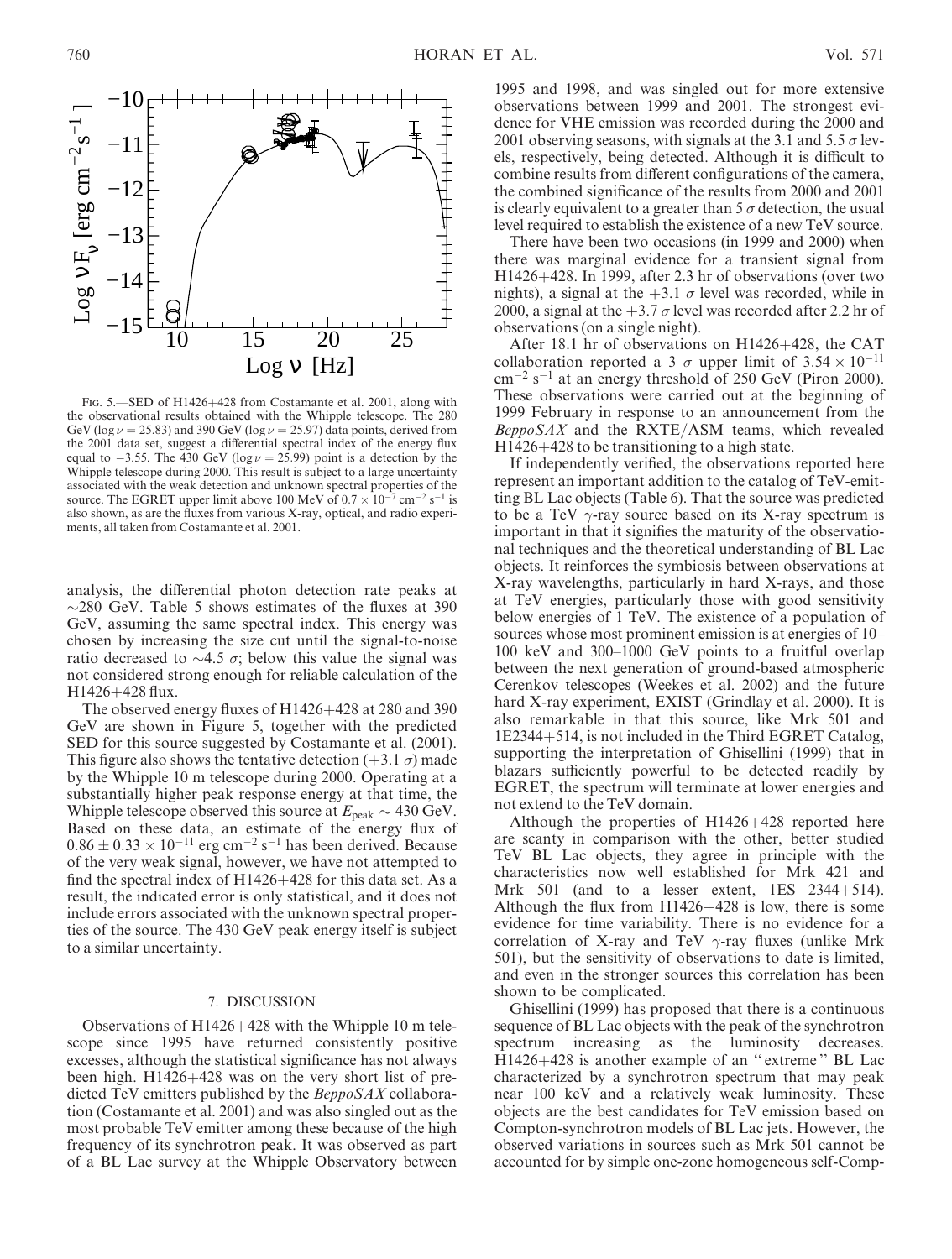| EATKAUALAUTIU TUV BUURULS (CATAINESE OG WEEKES 1777) |      |               |           |                              |       |  |
|------------------------------------------------------|------|---------------|-----------|------------------------------|-------|--|
| Source                                               | Type | $\mathcal{Z}$ | Discovery | Group                        | EGRET |  |
| $Mrk 421$                                            | HBL. | 0.031         | 1992      | Whipple <sup>a</sup>         | yes   |  |
| Mrk 501                                              | HBL  | 0.034         | 1995      | Whipple <sup>b</sup>         | yes   |  |
| $1ES$ 2344 + 514                                     | HBL. | 0.044         | 1997      | Whipple <sup>c</sup>         | no    |  |
| $1ES$ 1959 + 650                                     | HBL. | 0.048         | 1999      | Telescope Array <sup>d</sup> | no    |  |
| PKS 2155-304                                         | HBL. | 0.116         | 1999      | Durham <sup>e</sup>          | yes   |  |
| $H1426 + 428$                                        | HBL. | 0.129         | 2001      | Whipple <sup>f</sup>         | no    |  |
|                                                      | LBL. | 0.444         | 1998      | Crimeag                      | yes   |  |
| BL Lacertae                                          | LBL. | 0.069         | 2001      | Crimeah                      | yes   |  |

TABLE 6 Extragalactic TeV Sources (Catanese & Weekes 1999)

<sup>a</sup> Punch et al. 1992.

<sup>b</sup> Quinn et al. 1996.

<sup>c</sup> Catanese et al. 1998.

<sup>d</sup> Nishiyama et al. 2000.

<sup>e</sup> Chadwick et al. 1999.

<sup>f</sup> Horan et al. 2000, 2001a, 2001b.

<sup>g</sup> Neshpor et al. 1998.

h Neshpor et al. 2001.

ton models and may require another source of optical target photons. It will require the detection of a greater population of sources like H1426+428 to test these models fully. It has been noted (Ghisellini 1998) that these TeV-emitting BL Lac objects are also characterized by a relatively strong radio luminosity, and that the radio luminosity may be a measure of the density of additional seed photons at infrared–optical wavelengths needed to explain the TeV emission.

This is the most distant of the TeV detected BL Lac objects classified as HBL, and hence it has promising implications for the detection of more BL Lac objects at  $z > 0.1$ . Stronger detections of such sources, which allow an accurate measure of the TeV energy spectrum, may place significant limits on the density of the intergalactic background light. The steep spectrum derived here is consistent with many models of intergalactic absorption but could also be intrinsic to the source.

Interpretation of the theoretical prediction of the intrinsic spectrum of H1426+428 and the observational results reported in this paper are complicated by the possible strong attenuation of the high-energy photons by the diffuse intergalactic infrared background. The appearance of such a cutoff in the spectra of TeV extragalactic sources was suggested in one of the pioneering works on TeV  $\gamma$ -ray absorption, by Stecker, de Jager, & Salamon (1992), for the quasar 3C 279  $(z = 0.54)$ . A later paper (V. V. Vassiliev et al. 2002, in preparation) will discuss this subject in detail in relation to H1426+428; here we note only that at 280 GeV, the attenuation optical depth can be anywhere between z of 0.1 and 1.0, depending on the extreme upper and lower limits known for the density of the extragalactic background light. Because of this potentially large absorption effect, it is possible, for example, that the intrinsic spectral index of this source is softened by  $\sim$ 1.75 to produce the observed value of 3.55, if the intrinsic properties of H1426+428 are similar to those of Mrk 501 (Vassiliev et al. 2001). It remains certain, however, that being the most distant HBL detected at sub-TeV energies, the observed spectral properties of H1426+428 and the understanding of its intrinsic characteristics from multiwavelength observations will provide the most constraining data for extragalactic background light studies.

The authors would like to thank Kevin Harris, Joe Melnick, Emmet Roach, and all the staff at the Whipple Observatory for their support. We also thank the referee for many constructive and useful suggestions. This research was supported in part by the US Department of Energy, PPARC, and Enterprise Ireland.